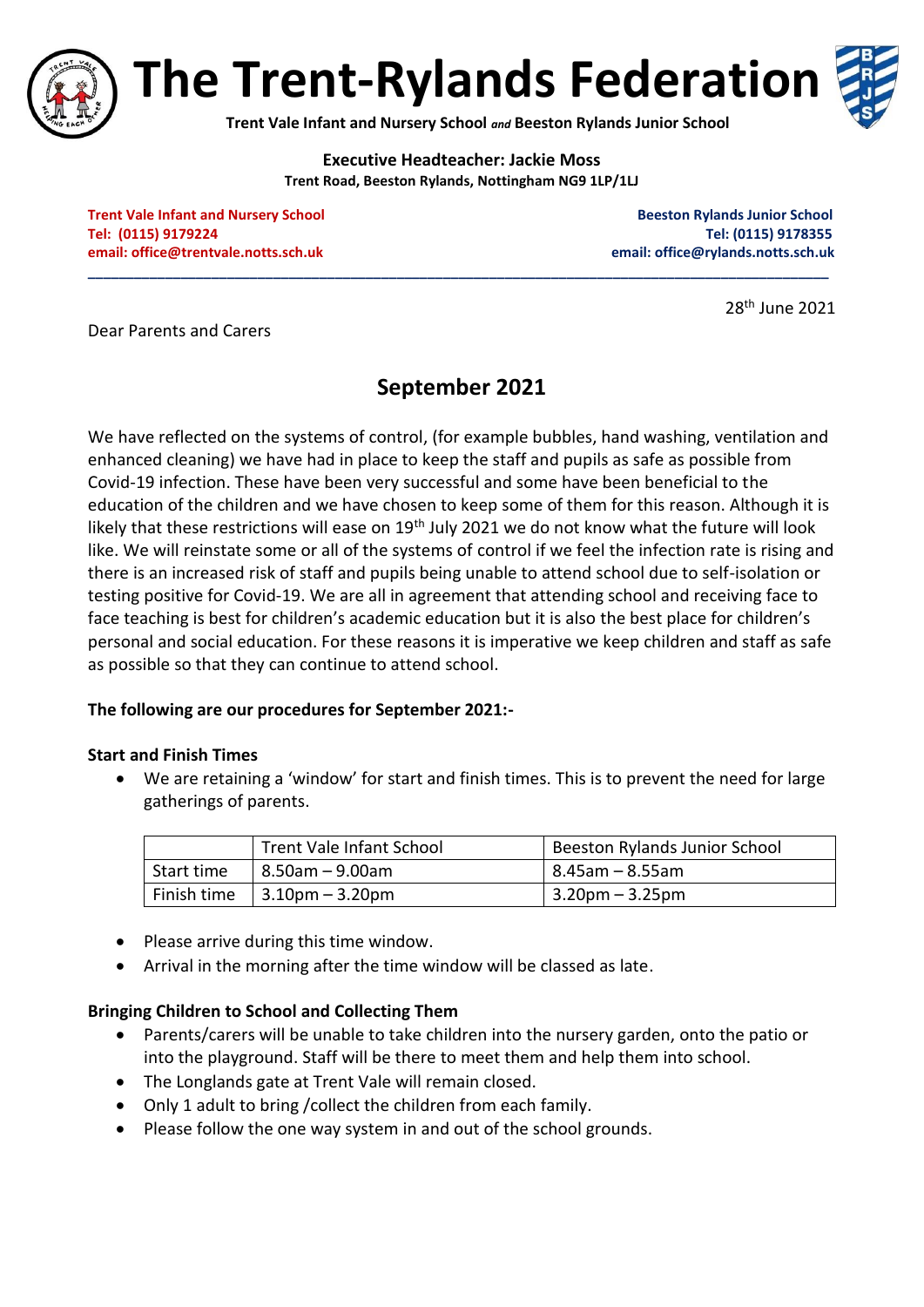## **Uniform**

| <b>Trent Vale Infant School</b>                                                                                                                                                                                                                             | Beeston Rylands Junior School                                                                                                                                                                                                      |
|-------------------------------------------------------------------------------------------------------------------------------------------------------------------------------------------------------------------------------------------------------------|------------------------------------------------------------------------------------------------------------------------------------------------------------------------------------------------------------------------------------|
| • Trainers or shoes they can easily run in,<br>but no open toed sandals<br>Plain white or red polo shirt<br>$\bullet$<br>Red sweat-shirt, jumper, cardigan or<br>$\bullet$<br>fleece, (with or without school logo).                                        | Black trainers or black shoes they can<br>easily run in, but no open toed sandals<br>Plain white or royal blue polo shirt<br>Royal blue sweat-shirt, jumper,<br>cardigan or fleece, (with or without<br>school logo).              |
| Black / charcoal / dark grey trousers or<br>$\bullet$<br>jogging bottoms with no logos; or black<br>/ charcoal / dark grey leggings or shorts<br>which are suitable for active learning.<br>Pinafore or red checked dress may also<br>$\bullet$<br>be worn. | Black / charcoal / dark grey trousers or<br>jogging bottoms with no logos; or black<br>/ charcoal / dark grey leggings or shorts<br>which are suitable for active learning.<br>Pinafore or blue checked dress may<br>also be worn. |

- No make-up, nail varnish, jewellery or unusual hair styles/colours; only a watch and one pair of stud earrings can be worn. **Staff are not able to remove earrings and they cannot be worn during PE.** *Please see the Rylands Junior planner for more detail.*
- If hair can be tied back, it should be.
- Coat or sunhat. Please apply sunscreen before school.
- In cold weather a long sleeved t-shirt can be worn under their polo shirt to keep them warm as windows are open during the entirety of the school day to ensure the air is well circulated.

## **Bags and Belongings**

- Water bottle
- Reading diary/planner and reading books
- Canvas 'tote style' bag that is small enough to fit in their tray
- No scooters, bikes and mobile phones to be stored on school premises during the day
- Children are not required to wear masks.

## **Lunch and snacks**

## *Both schools are nut free due to children in school with severe nut allergies.*

| <b>Trent Vale Infant School</b>                                                                                                                | <b>Beeston Rylands Junior School</b>                                                                                                                                                                                                                                                         |
|------------------------------------------------------------------------------------------------------------------------------------------------|----------------------------------------------------------------------------------------------------------------------------------------------------------------------------------------------------------------------------------------------------------------------------------------------|
| Free hot dinner provided by school<br>or<br>Packed lunch provided by home                                                                      | For the first few weeks in September<br>Packed lunch provided by school. This<br>$\bullet$<br>is free for children in receipt of Free<br>School Meals or bought from school for<br>£2.40 per day via sQuid.<br>• Packed lunch provided by home.<br>We will provide hot dinners as soon as we |
| Free piece of fruit or vegetables<br>Milk from Cool Milk. This is free for<br>under 5's and those children in receipt<br>of Free School Meals. | safely can.<br>A piece of fruit or vegetables provided<br>$\bullet$<br>by home                                                                                                                                                                                                               |